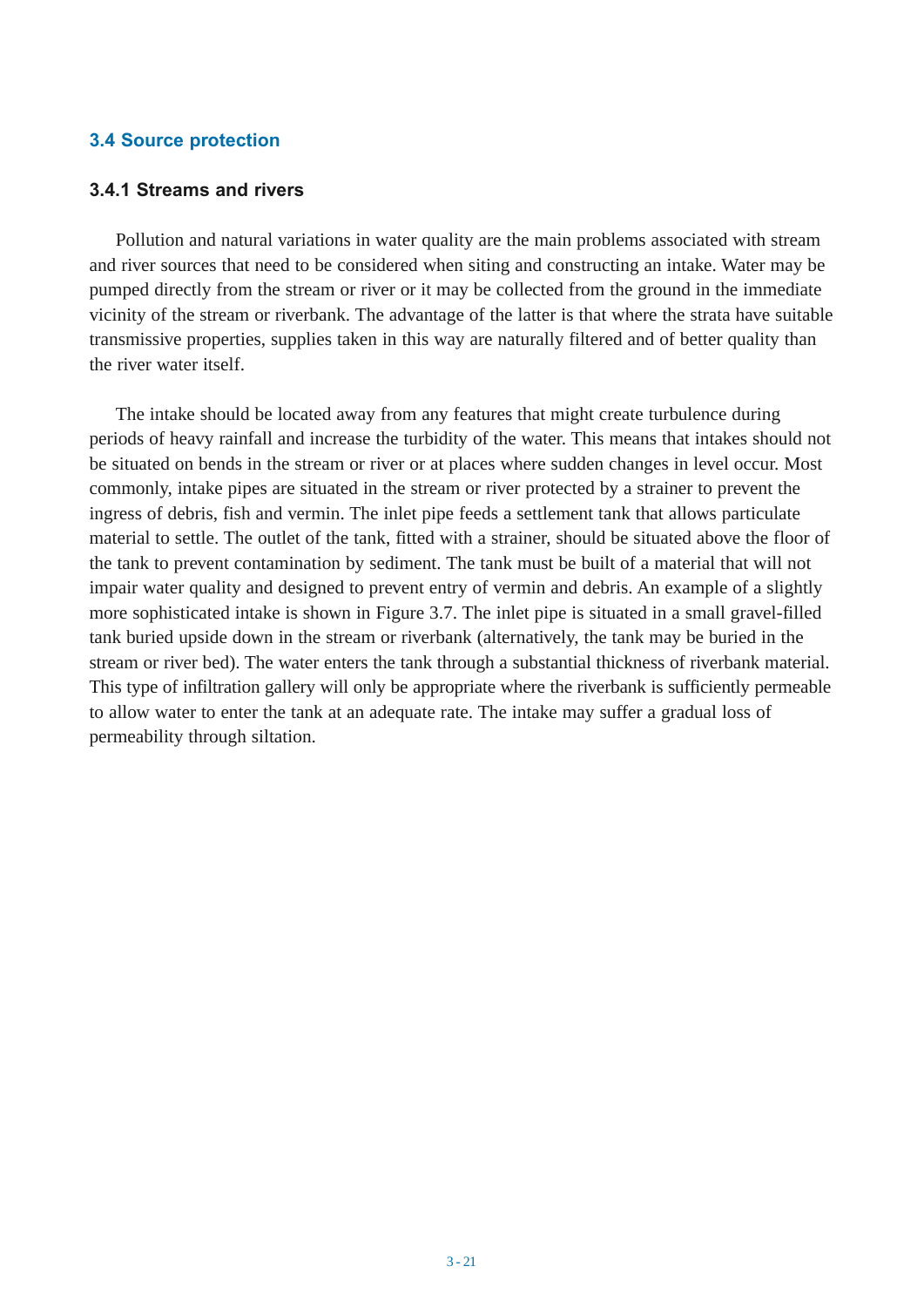# **Figure 3.7 River source**

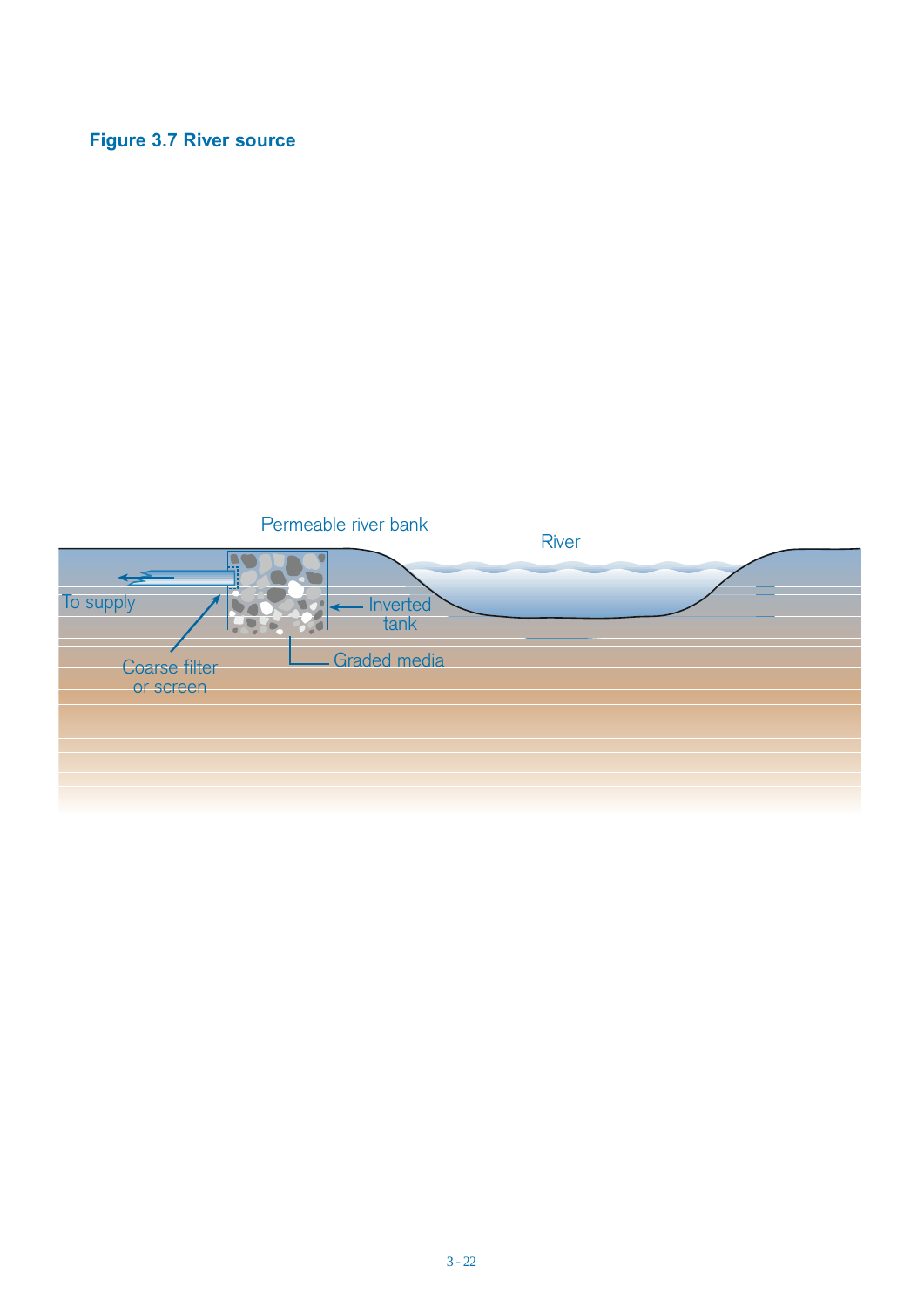#### **3.4.2 Springs**

Spring water can be of good quality but it must be protected from possible contamination once it has reached ground level. In particular, it is necessary to consider the possibility of pollution from septic tanks or from agricultural activities. A small chamber built over the spring, for example as shown in Figures 3.8 and 3.9, will protect it from pollution, provide storage for periods of high demand and serve as a header tank. The collection chamber should be built so that the water enters through the base or the side. The top of the chamber must be above ground level and it should be fitted with a lockable watertight access cover. An overflow must be provided appropriately sized to take the maximum flow of water from the spring. The outlet pipe should be fitted with a strainer and be situated above the floor of the chamber.

The chamber should be built of a material that will not impair water quality and be designed to prevent the entry of vermin and debris. The area of land in the immediate vicinity of the chamber should be fenced off and a small ditch dug upslope of the chamber to intercept surface run-off.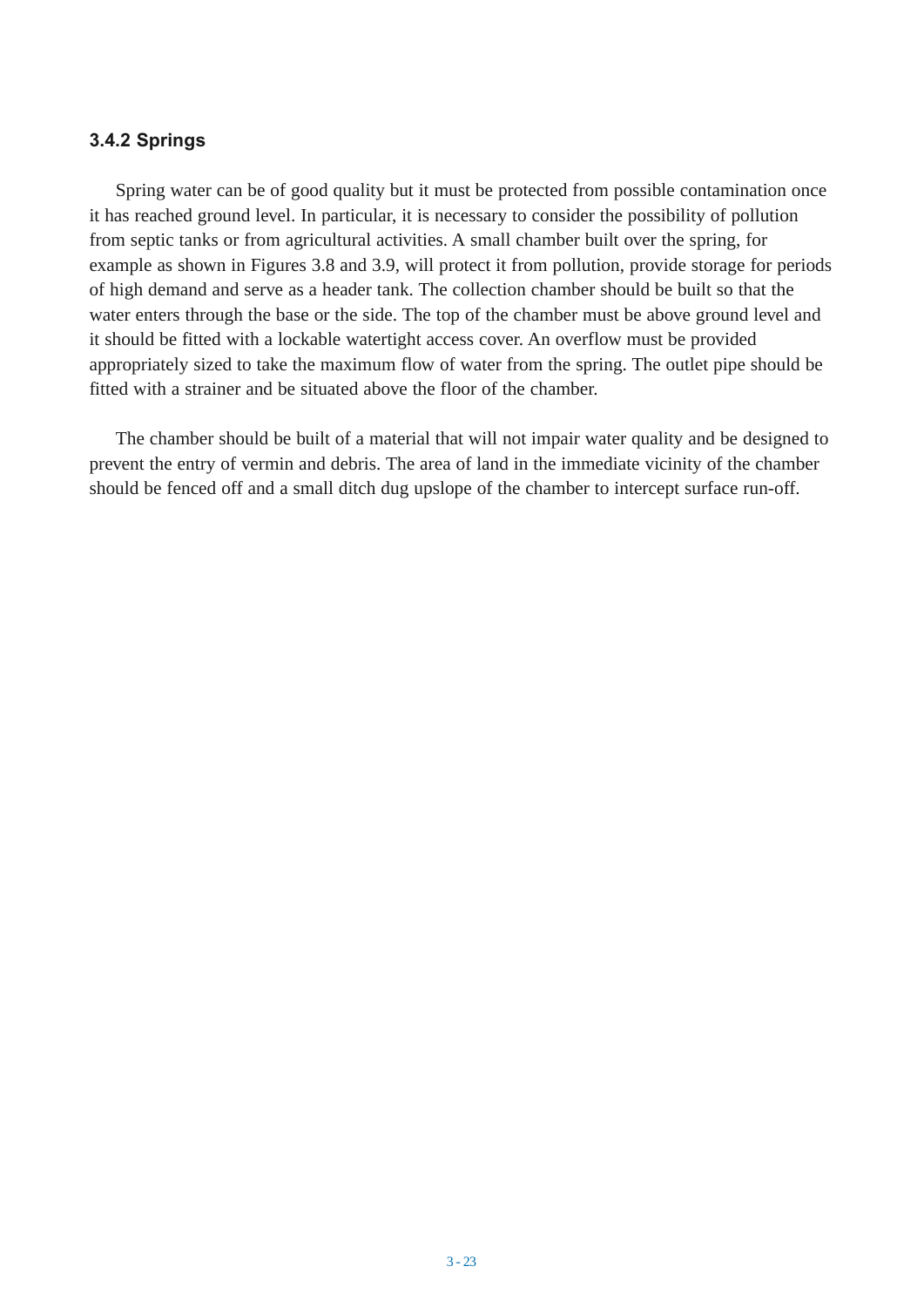# **Figure 3.8 Spring source – schematic**

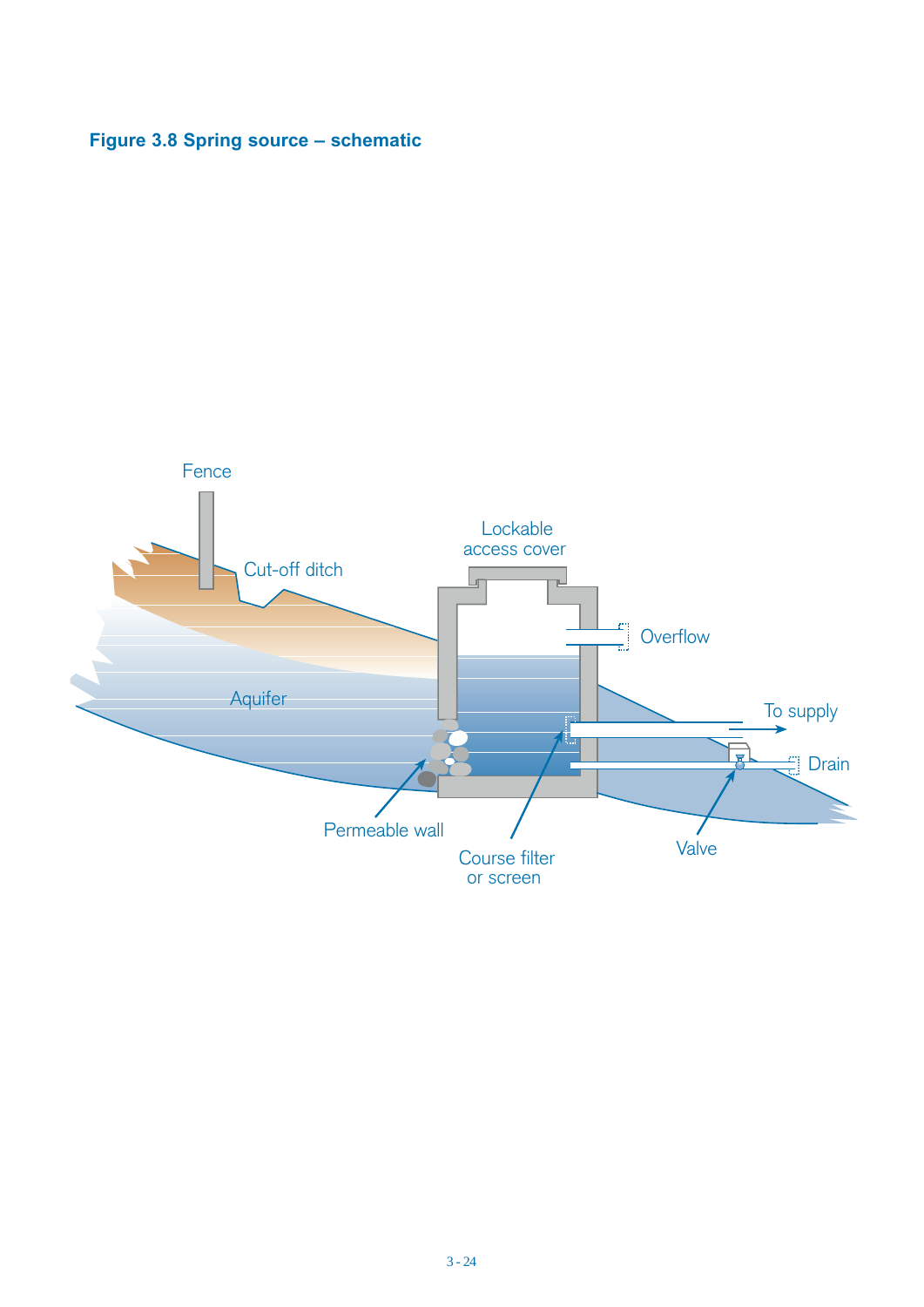# **Figure 3.9 Spring collection chambers**

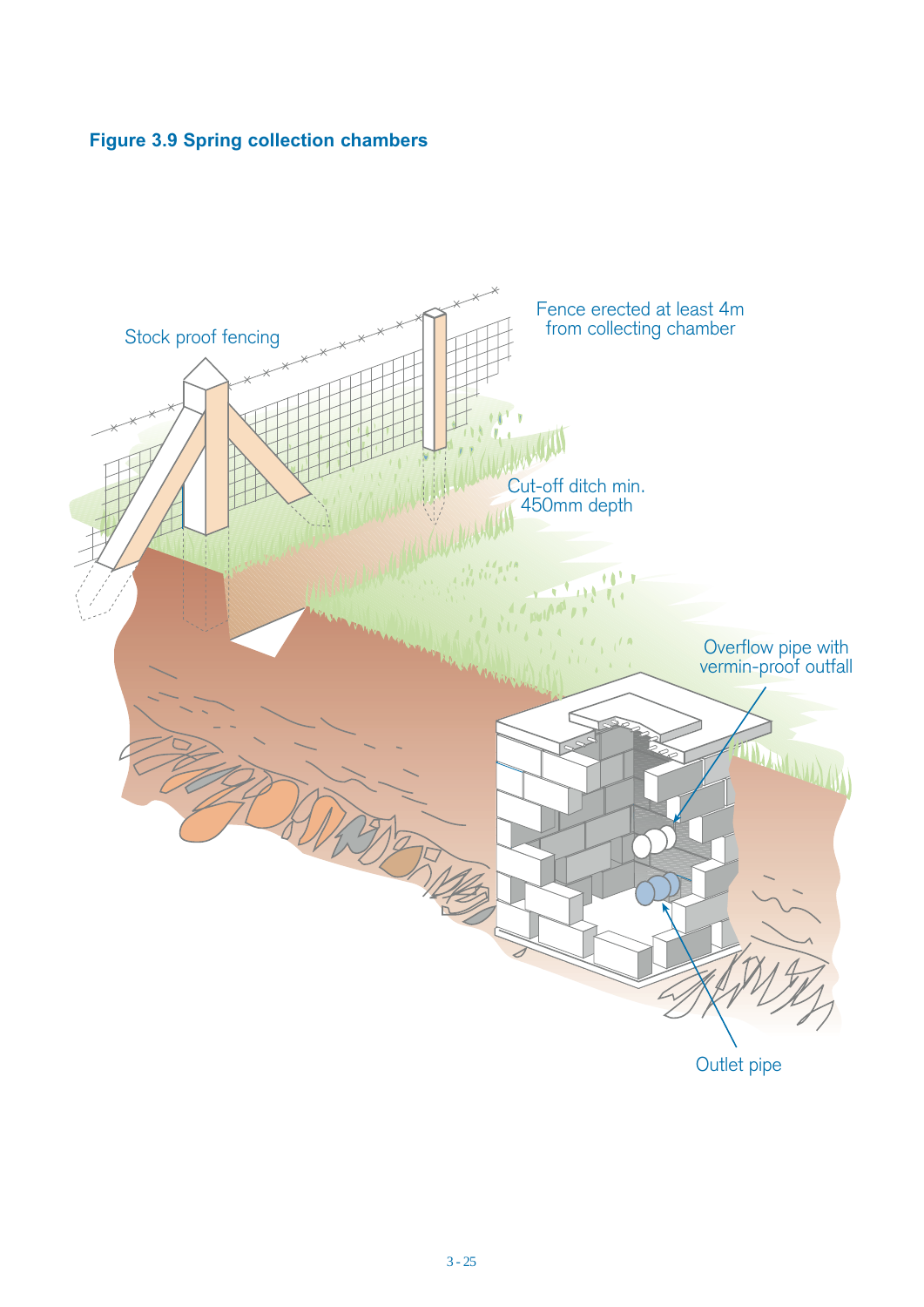#### **3.4.3 Wells and boreholes**

Shallow wells and boreholes are more at risk from contamination than deep wells and boreholes but if built and sited correctly, both may provide good quality water. Similar measures may be taken to protect both sources.

The upper section of the shaft must be lined and sealed against the surrounding material to exclude surface water ingress and, in the case of shallow wells and boreholes, water from the upper layer of the aquifer. Such sanitary seals range from 6 to 30 m in depth and must extend above ground level. Wells are often lined with masonry or concrete pipes and boreholes with steel, plastic or glass-reinforced plastic casings and sealed into the ground by a cement grout injected into the annular space between the casing and the surrounding ground. The shaft lining material should not affect water quality.

Where boreholes are drilled through a perched aquifer into lower water bearing strata, highly variable water quality may be obtained. Use of such boreholes as sources of potable water should be avoided unless the area through the perched aquifer is sealed.

The borehole lining may extend some depth into the aquifer if the bottom section requires support. Slotted or perforated linings are inserted which allow the ingress of groundwater. A gravel packing may be necessary if the borehole penetrates unconsolidated sand or sand and gravel to prevent fine material being drawn into the well during pumping.

At ground level, the well or borehole should be covered by a watertight chamber with a lockable cover. A concrete apron should slope away from the chamber to drain surface water. The well or borehole should be sited up-hill of, and at least 30 m away from, potential sources of pollution which include septic tanks, sewer pipes, cess pools and manure heaps. Typical arrangements for wells and boreholes are shown in Figures 3.10 to 3.13.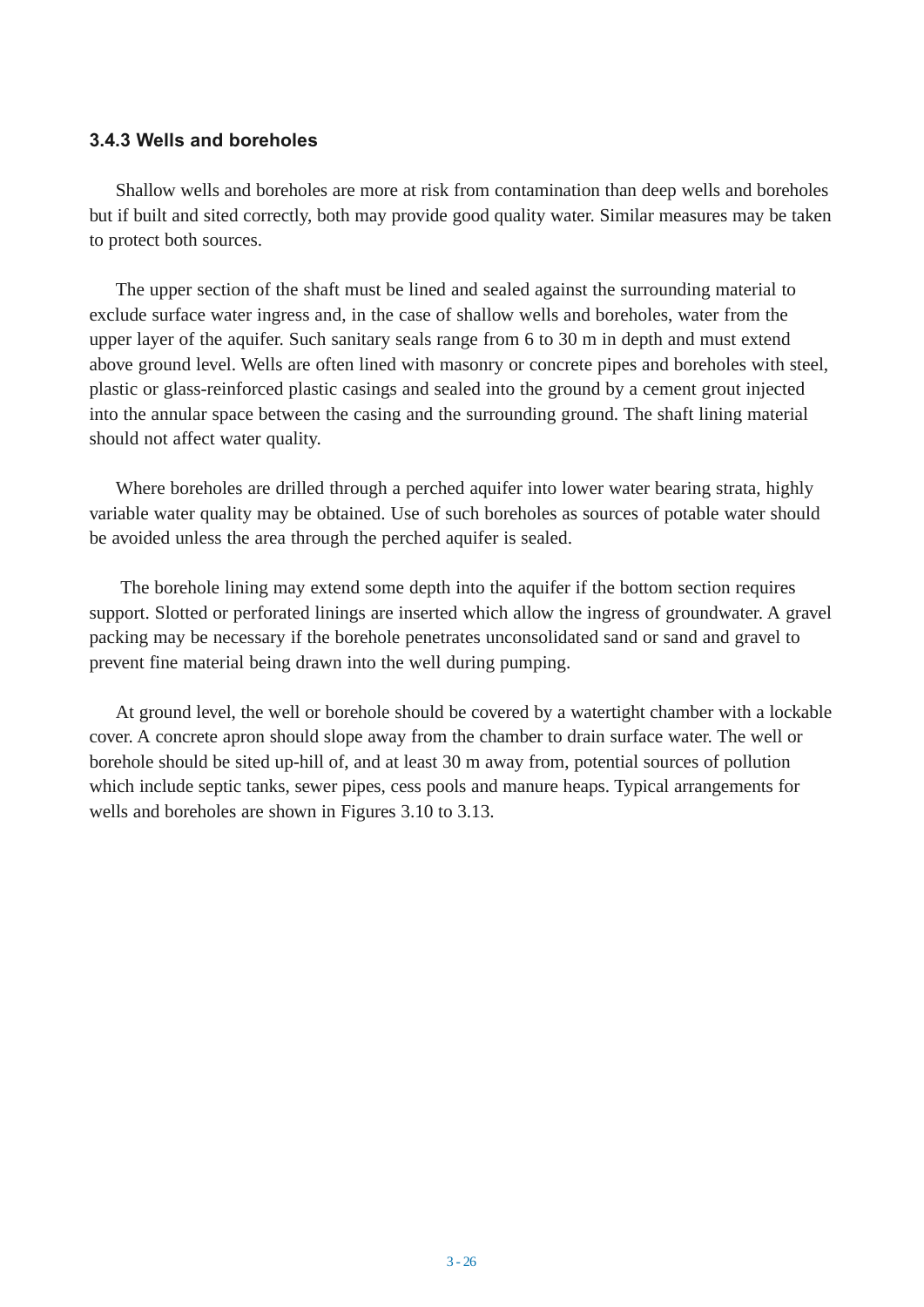# **Figure 3.10 Well or borehole source – schematic**

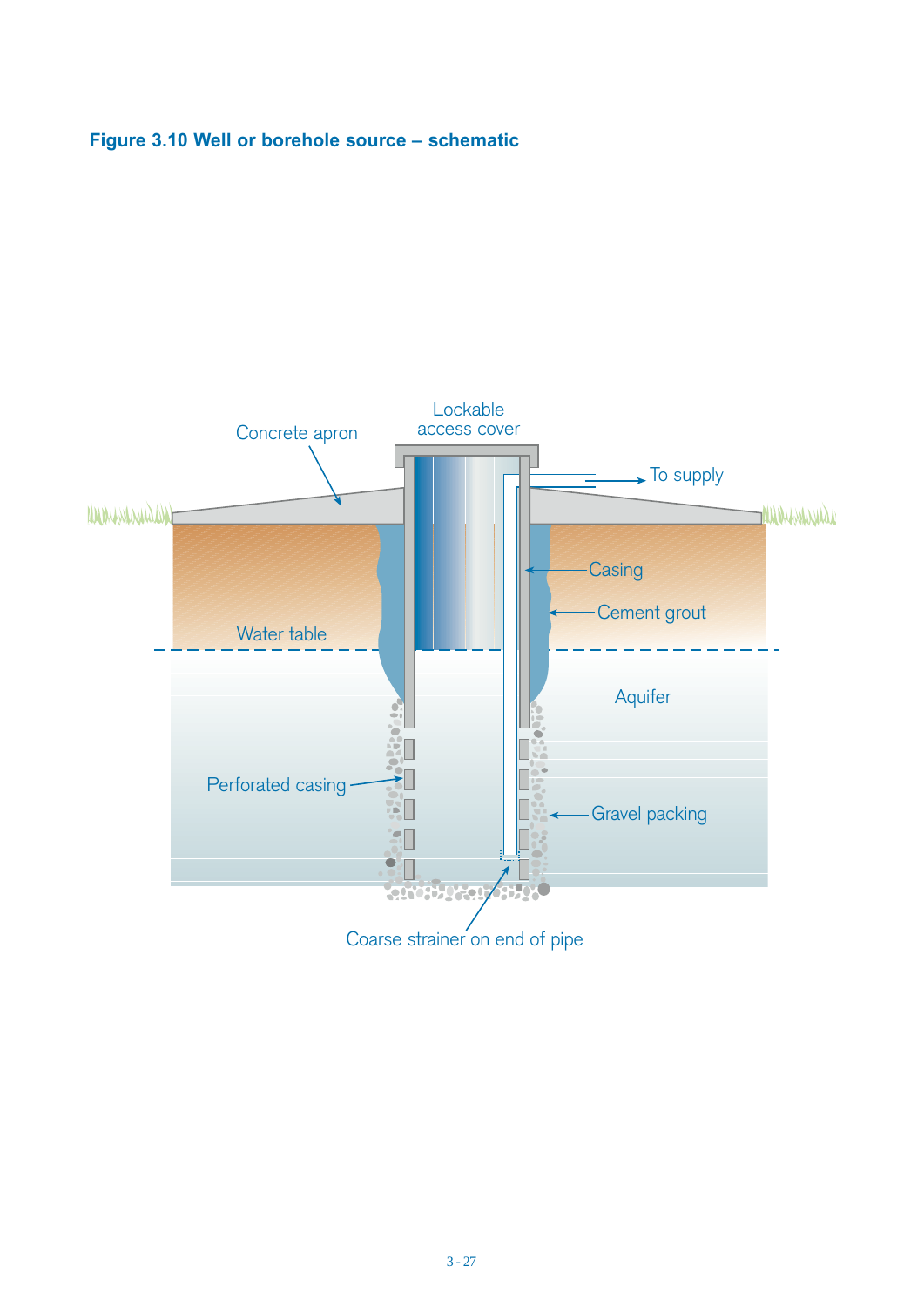### **Figure 3.11 Well and submersible pump installation – typical arrangement**

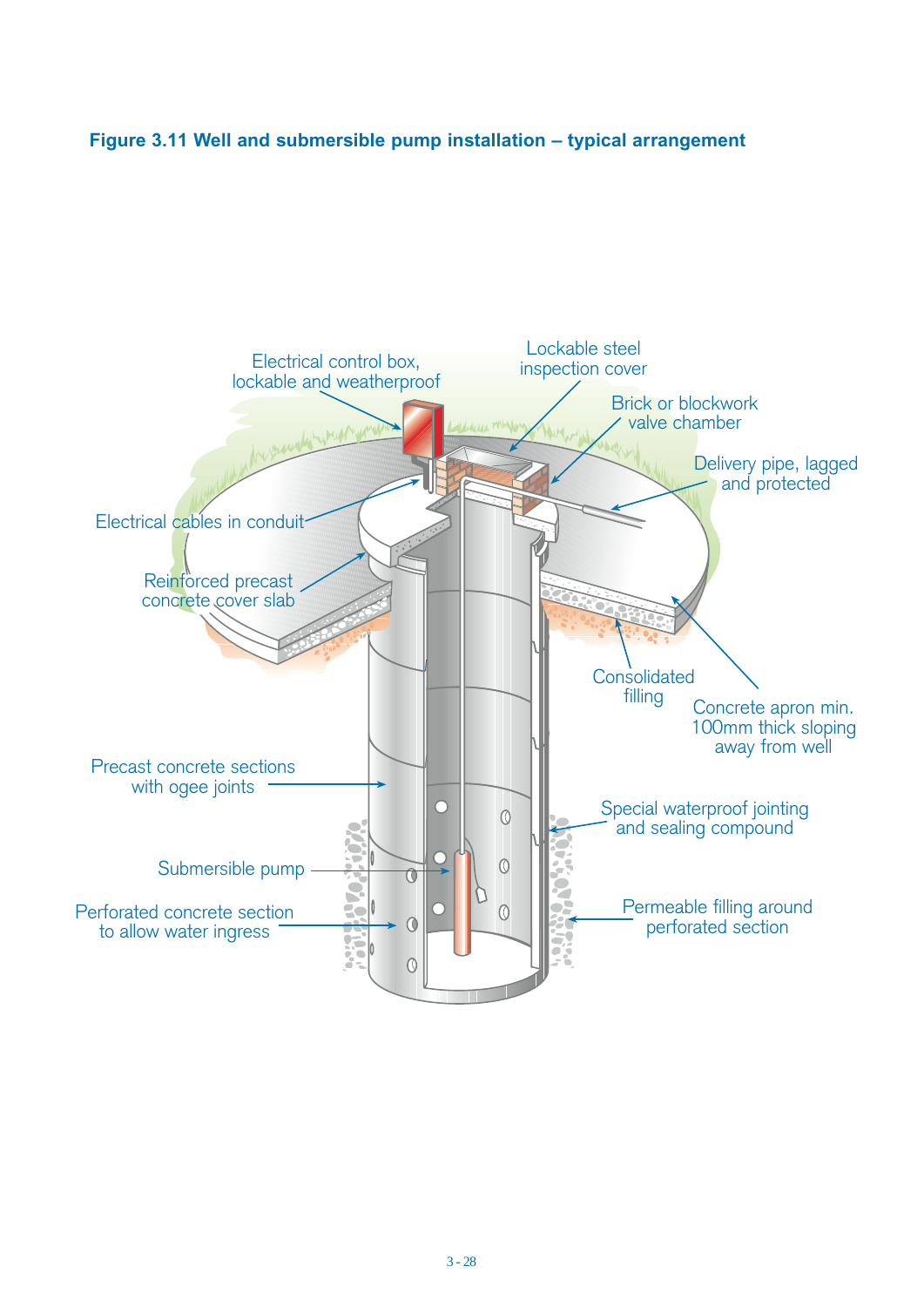

#### **Figure 3.12 Well and pump installation – typical arrangement**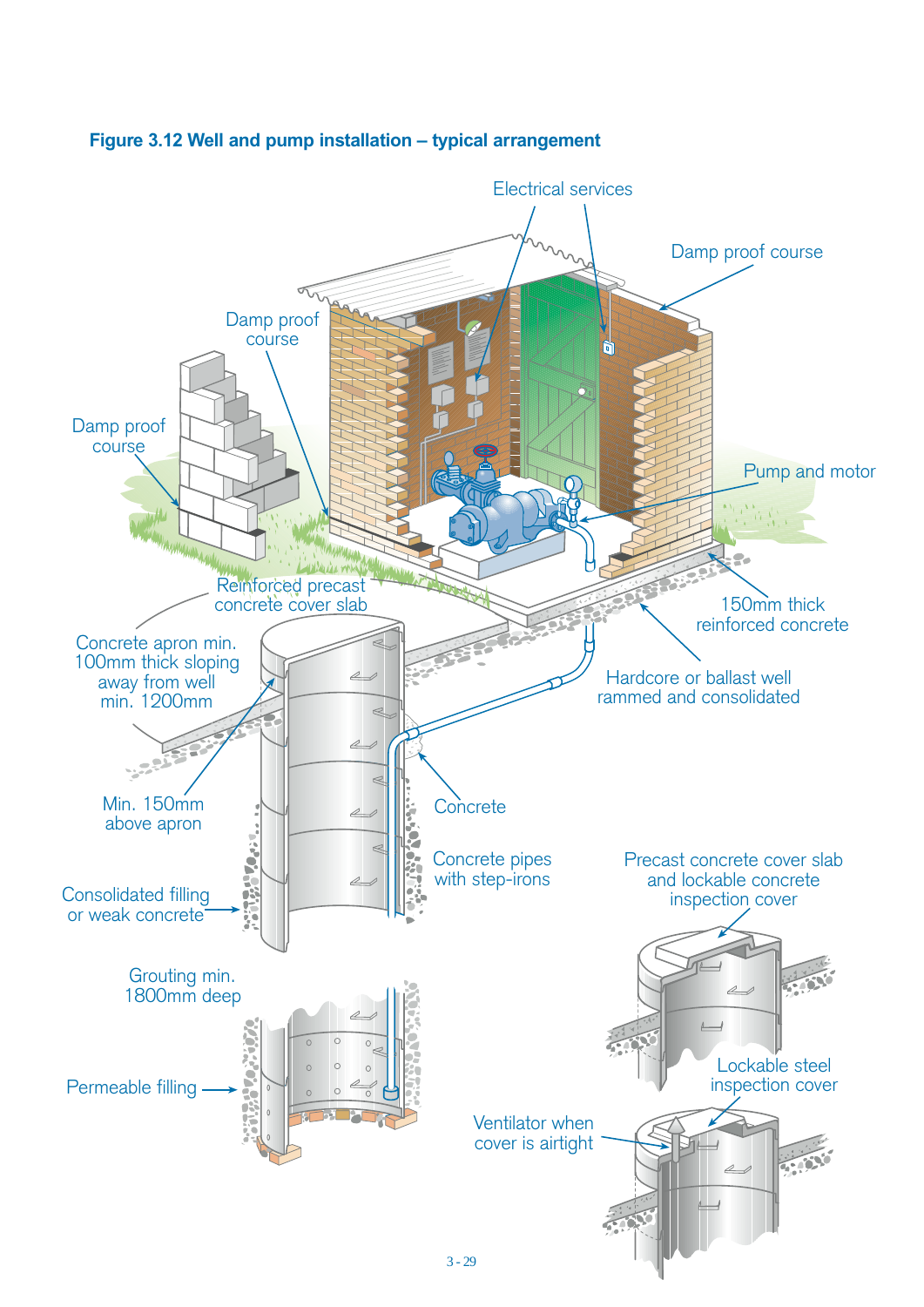### **Figure 3.13 Borehole headworks**